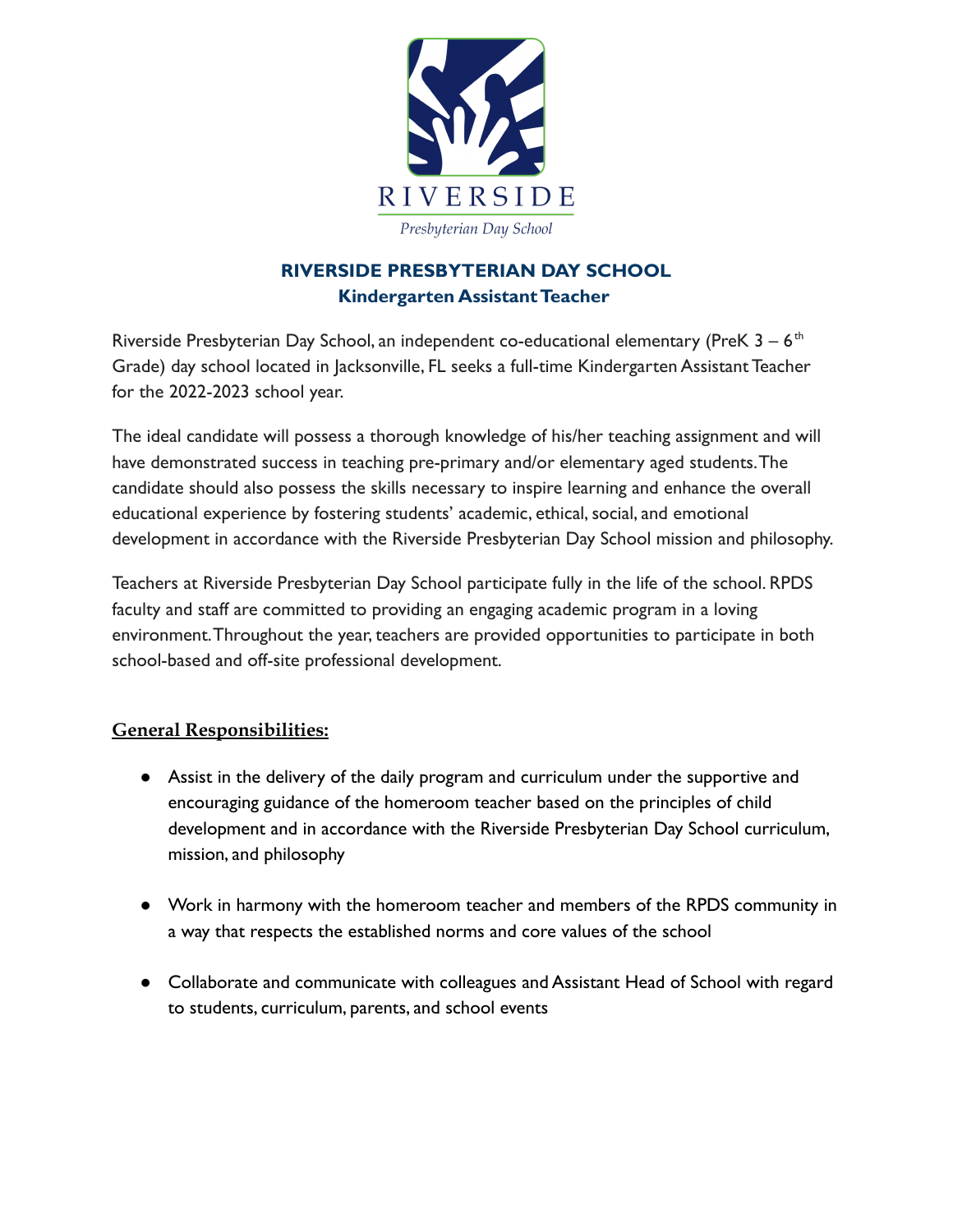- Address general parent concerns or requests in a prompt and professional manner that reflects the core values and mission of the school community; relay parent concerns or requests to homeroom teacher
- Participate in parent meetings and conferences with the goal of advancing student development, as scheduling permits
- Provide close supervision and support of homeroom students throughout the day
- Participate in the assessment and recording of data to track student progress as directed by the homeroom teacher
- Stay current with and implement instructional methods that reflect best practices in the fields of Early Childhood Education and Child Development by participating in professional development opportunities each year
- Attend and participate in grade-level meetings and at least one of the following after-school meetings: Faculty, Divisional, or Vertical Team Meetings.
- Set and work toward at least one professional goal annually, as determined collaboratively with the Assistant Head of School
- Support students in Resource classes as needed
- Assist with dismissal routines, supervising students and interfacing with the community in a positive and professional way that reflects the core values and mission of the school
- Serve as lead teacher when homeroom teacher is not present

## **General Qualifications:**

- A Bachelor's degree with teaching qualification or equivalent;
- Knowledge of child development
- Previous experience working with young children
- Empathetic, supportive, good sense of humor, and a positive disposition.
- Knowledge of and proficiency with relevant technology